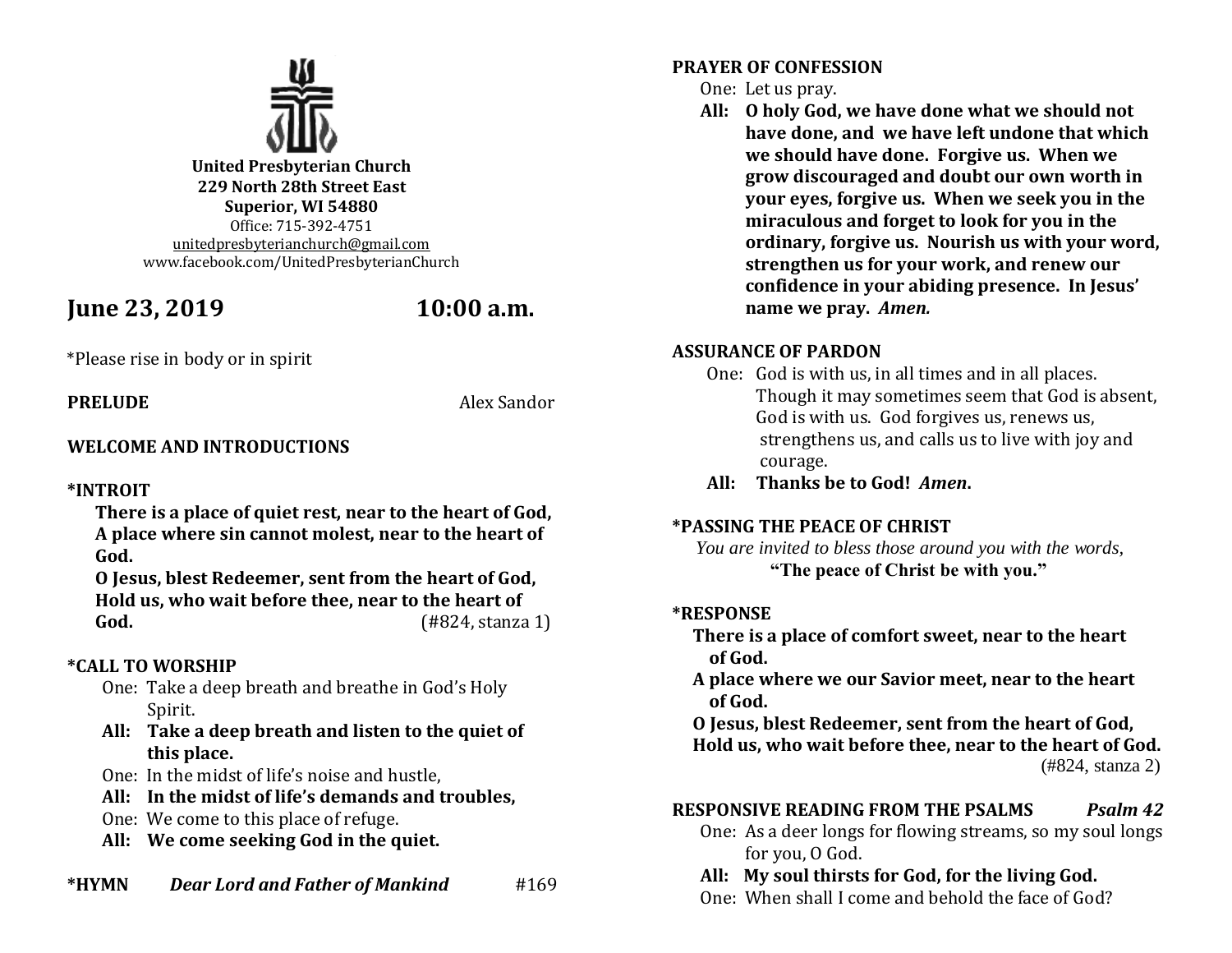- **All: My tears have been my food day and night.**
- One: People say to me continually, "Where is your God?"
- **All: As I pour out my soul, I remember how I went with the throng, and led them in procession to the house of God, with glad shouts and songs of thanksgiving, a multitude keeping festival.**
- One: Why are you cast down, O my soul, and why are you disquieted within me?
- **All: Hope in God; for I shall again praise him, my help and my God.**
- One: My soul is cast down within me; therefore I remember.
- **All: Deep calls to deep at the thunder of your waterfalls;**
- One: All your waves and your billows have gone over me.
- **All: By day the Lord commands his steadfast love,**
- One: At night the Lord's song is with me, a prayer to the God of my life.
- **All: I say to God, my rock, "Why have you forgotten me?**
- One: I ask, "Why must I walk about mournfully when the enemy oppresses me?"
- **All: As with a deadly wound in my body, my adversaries taunt me**.
- One: They say to me continually, "Where is your God?"
- **All: Why are you cast down, O my soul, and why are you disquieted within me?**
- One: Hope in God; for I shall again praise him, my help and my God.

# **TIME WITH CHILDREN** Christy Willmore

*Prayer cards may be given to an usher to be brought forward.*

Old Testament Reading *1 Kings 19:1-15a* Gospel Reading *Luke 8:26-39*

**SCRIPTURE READINGS** Kathy Nelson

 **RESPONSE** *(Please remain seated).*

- **There is a place of full release, near to the heart of God.**
- **A place where all is joy and peace, near to the heart of God.**
- **O Jesus, blest Redeemer, sent from the heart of God. Hold us, who wait before thee, near to the heart of God.** (#824, stanza 3)

| ------ |  |  |
|--------|--|--|
|        |  |  |
|        |  |  |
|        |  |  |
|        |  |  |

**\*HYMN** *Why Should I Feel Discouraged?* #661

**SERMON** Rev. Charlotte Frantz

# **OFFERING**

# **MOMENT FOR MISSION** Immigrants and Refugees  **OFFERTORY**

# **\*OFFERING HYMN**

**Breathe on us, Breath of God,**

**Fill us with life anew,**

**That we may love what thou dost love,**

**And do what thou wouldst do.** (#286, stanza 1)

# **\*PRAYER**

One: Let us bless these gifts.

 **All: We pray in profound thanksgiving for communities, congregations and people who see the face of God in the face of a wanderer, an asylum seeker or a refugee. We give thanks for those who offer hospitality to newcomers, provide advice and resources, speak a prophetic word, open their homes and their hearts, and make waters flow in the desert. We pray for those who have made their way across continents, oceans and rivers in search of safety, peace and new life. May your Holy Spirit be with them, guiding them still as they bring all their energy, hope and gifts to build a better future together in their new homeland.**  *<i>Amen*.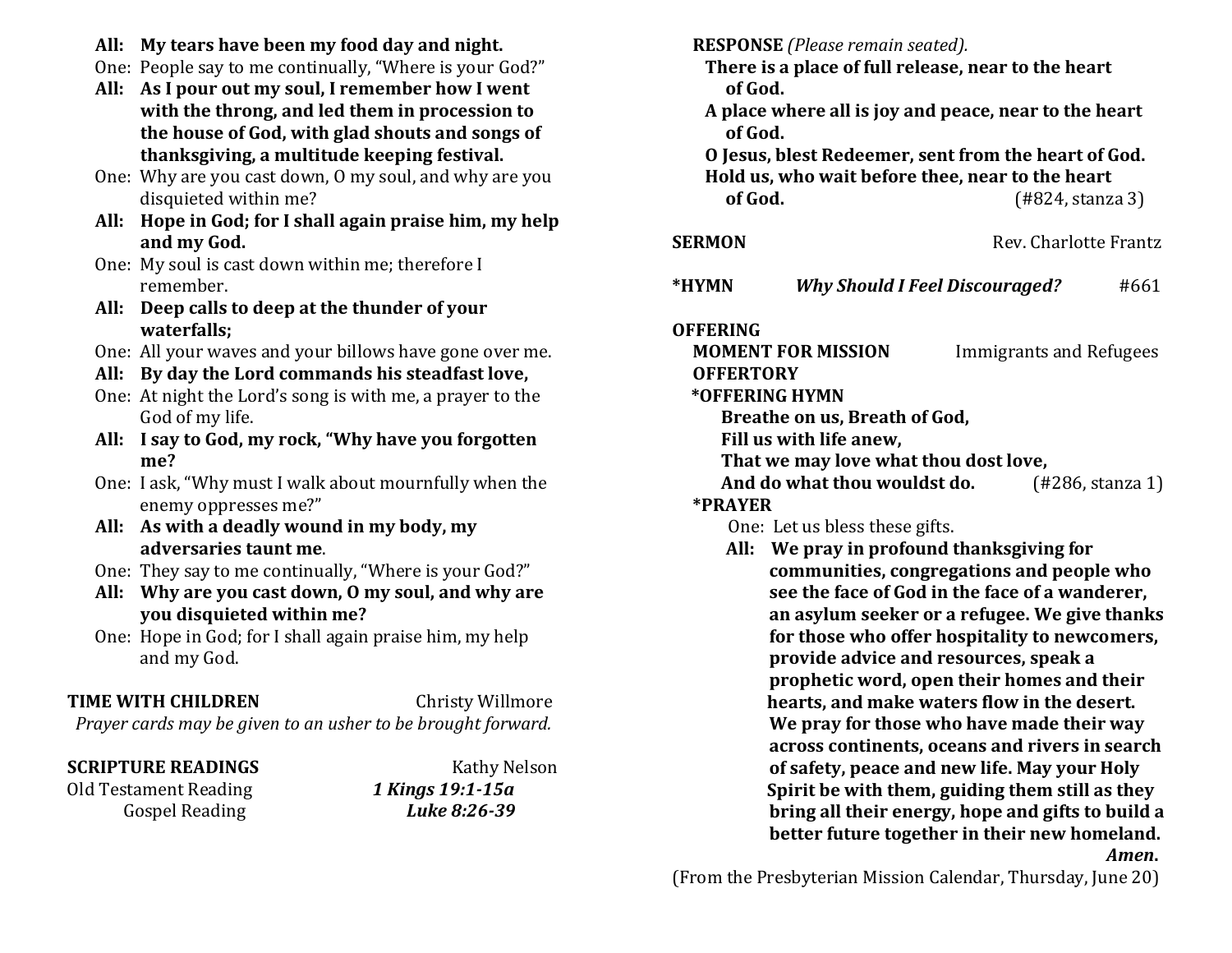### **TIME FOR PRAYER PRAYERS TO BE SHARED SILENT PRAYER PASTORAL PRAYER**

#### **LORD'S PRAYER**

**All: Our Father, who art in heaven, hallowed be thy name. Thy kingdom come. Thy will be done, on earth as it is in heaven. Give us this day our daily bread, and forgive us our debts as we forgive our debtors. And lead us not into temptation, but deliver us from evil. For thine is the kingdom, and the power and the glory, forever.** *Amen***.**

### **ANNOUNCEMENTS ABOUT OUR LIFE TOGETHER**

|                            | <i>*CLOSING HYMN Standing on the Promises</i> | #838        |
|----------------------------|-----------------------------------------------|-------------|
| <i><b>*BENEDICTION</b></i> |                                               |             |
| *POSTLUDE                  |                                               | Alex Sandor |

### **OLD TESTAMENT READING** *1 Kings 19:1-15a*

Ahab told Jezebel all that Elijah had done, and how he had killed all the prophets with the sword. Then Jezebel sent a messenger to Elijah, saying, 'So may the gods do to me, and more also, if I do not make your life like the life of one of them by this time tomorrow.' Then he was afraid; he got up and fled for his life, and came to Beer-sheba, which belongs to Judah; he left his servant there.

But he himself went a day's journey into the wilderness, and came and sat down under a solitary broom tree. He asked that he might die: 'It is enough; now, O Lord, take away my life, for I am no better than my ancestors.' Then he lay down under the broom tree and fell asleep. Suddenly an angel touched him and said to him, 'Get up and eat.' He looked, and there at his head was a cake baked on hot stones, and a jar of water. He ate and drank, and lay down again. The angel of the Lord came a second time, touched him, and said, 'Get up and eat, otherwise the journey will be too much for you.' He got up, and ate and drank; then he went in the strength of that food for forty days and forty nights to Horeb the mount of God. At that place he came to a cave, and spent the night there.

Then the word of the Lord came to him, saying, 'What are you doing here, Elijah?' He answered, 'I have been very zealous for the Lord, the God of hosts; for the Israelites have forsaken your covenant, thrown down your altars, and killed your prophets with the sword. I alone am left, and they are seeking my life, to take it away.'

He said, 'Go out and stand on the mountain before the Lord, for the Lord is about to pass by.' Now there was a great wind, so strong that it was splitting mountains and breaking rocks in pieces before the Lord, but the Lord was not in the wind; and after the wind an earthquake, but the Lord was not in the earthquake; and after the earthquake a fire, but the Lord was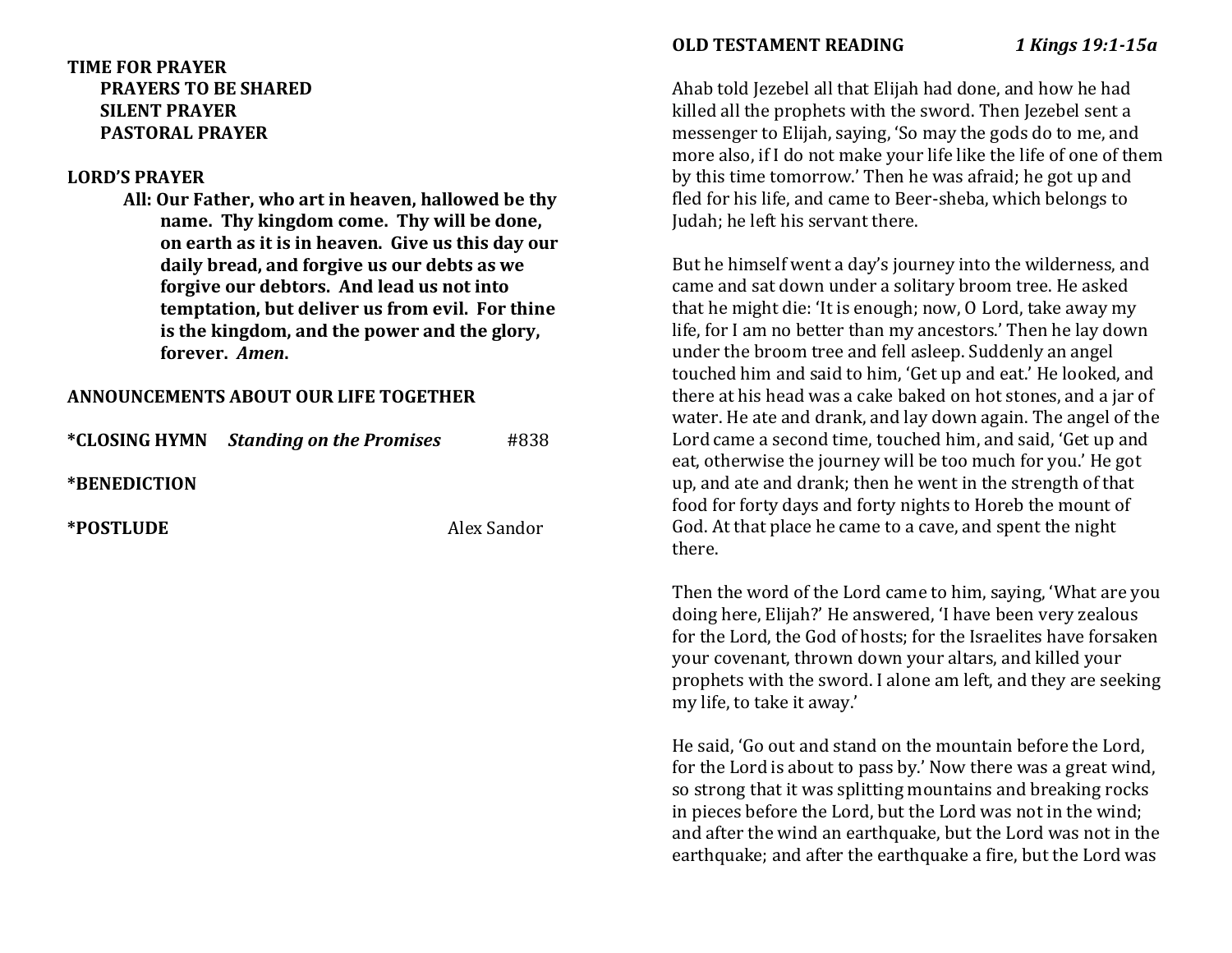not in the fire; and after the fire a sound of sheer silence. When Elijah heard it, he wrapped his face in his mantle and went out and stood at the entrance of the cave. Then there came a voice to him that said, 'What are you doing here, Elijah?' He answered, 'I have been very zealous for the Lord, the God of hosts; for the Israelites have forsaken your covenant, thrown down your altars, and killed your prophets with the sword. I alone am left, and they are seeking my life, to take it away. 'Then the Lord said to him, 'Go, return on your way to the wilderness of Damascus.'"

#### **GOSPEL READING** *Luke 8:26-39*

Then they arrived at the country of the Gerasenes, which is opposite Galilee. As he stepped out on land, a man of the city who had demons met him. For a long time he had worn no clothes, and he did not live in a house but in the tombs. When he saw Jesus, he fell down before him and shouted at the top of his voice, 'What have you to do with me, Jesus, Son of the Most High God? I beg you, do not torment me'— for Jesus had commanded the unclean spirit to come out of the man. (For many times it had seized him; he was kept under guard and bound with chains and shackles, but he would break the bonds and be driven by the demon into the wilds.) Jesus then asked him, 'What is your name?' He said, 'Legion'; for many demons had entered him. They begged him not to order them to go back into the abyss.

Now there on the hillside a large herd of swine was feeding; and the demons begged Jesus to let them enter these. So he gave them permission. Then the demons came out of the man and entered the swine, and the herd rushed down the steep bank into the lake and was drowned.

When the swineherds saw what had happened, they ran off and told it in the city and in the country. Then people came out to see what had happened, and when they came to Jesus, they found the man from whom the demons had gone sitting at the feet of Jesus, clothed and in his right mind. And they were afraid. Those who had seen it told them how the one who had been possessed by demons had been healed. Then all the people of the surrounding country of the Gerasenes asked Jesus to leave them; for they were seized with great fear. So he got into the boat and returned. The man from whom the demons had gone begged that he might be with him; but Jesus sent him away, saying, 'Return to your home, and declare how much God has done for you.' So he went away, proclaiming throughout the city how much Jesus had done for him.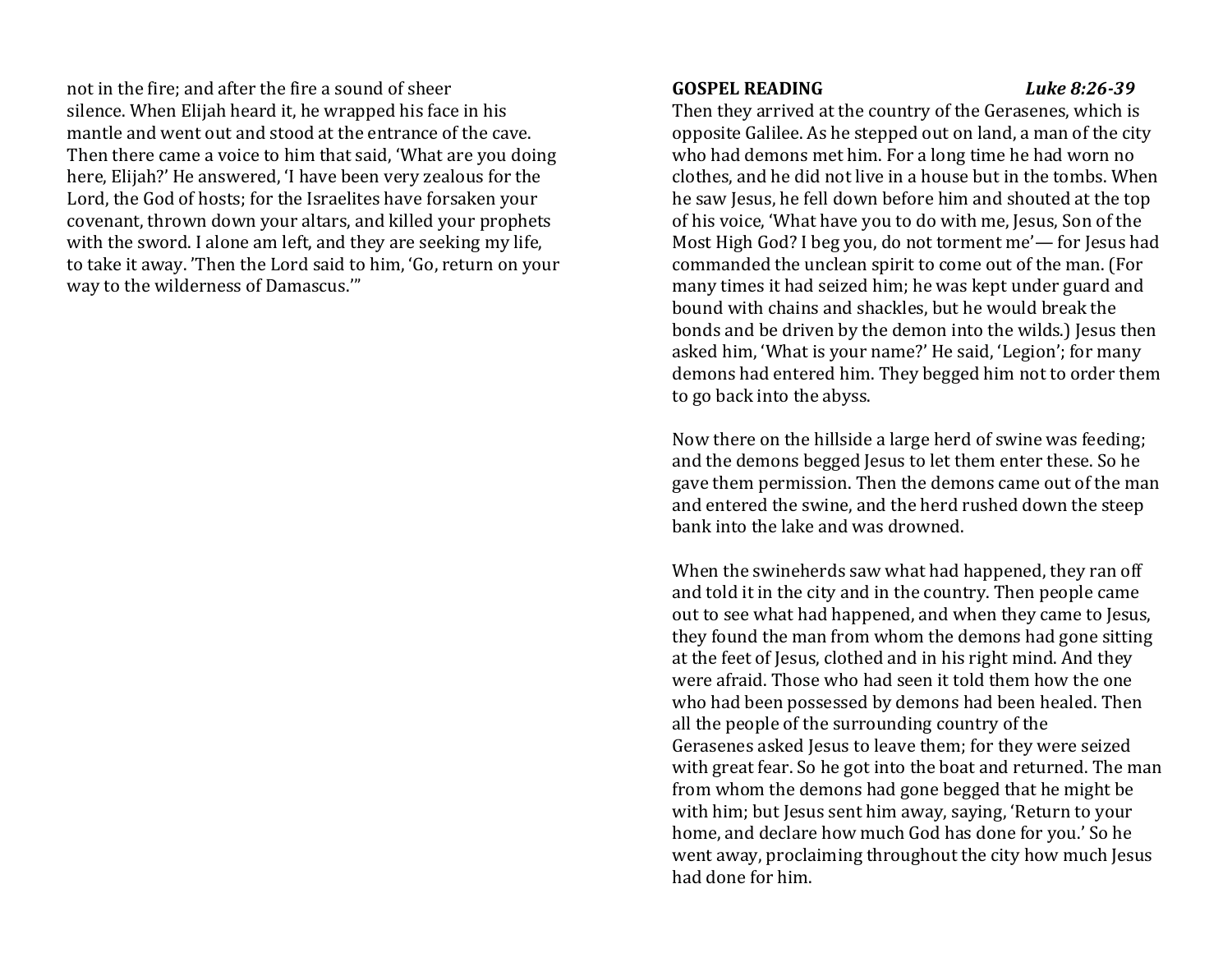# **United Presbyterian Church Weekly Calendar**

**SUNDAY 6/23 10:00 a.m. Worship**

6:00 p.m. Scout Meeting

MONDAY 6/24

TUESDAY 6/25 *UPBeat Deadline* **6:30 p.m. Softball Game UPC vs. Hope Community 2**

WEDNESDAY 6/26

4:00 p.m. CSA Pick-up Happy Birthday – Marcia Olson 4:30 p.m. Summer Fun K-3 5:30 p.m. Summer Fun Dinner 5:30 p.m. Summer Fun Grs. 4-7

THURSDAY 6/27

FRIDAY 6/28 1:00 p.m. UPBeat Mailing Day

 $\overline{a}$ 

Happy Birthday – Andrew Lisak

SATURDAY 6/29

# **ANNOUNCEMENTS**

#### **SOFTBALL**

On Tuesday, June 25, 2019 at 6:30 p.m. UPC will play against Hope Community 2 at the 58th Street Field 1.

### **SUMMER FUN FOR YOUTH**

This Wednesday, June  $25<sup>th</sup>$ , the activities begin at 4:30 p.m. for grades K-3, and at 5:30 p.m. for grades 4-7. A dinner is planned at 5:30 p.m. See posted flyers for more information or speak with Christy Willmore.

#### **NEWSLETTER**

The deadline for the July 2019 UPBeat newsletter is on Tuesday, June  $25<sup>th</sup>$  at 12:00 p.m. The newsletter will be prepared for mailing on Friday, June 28th at 1:00 p.m.

#### **CONGREGATIONAL MEETING**

Next Sunday, June 30, there will be a short congregational meeting immediately following worship for the purpose of dismissing the Pastoral Nominating Committee. The committee will become a session committee charged with caring for Pastor Foote and introducing him to life at United.

#### **NEXT SUNDAY**

We have been very blessed and are very grateful for Reverend Charlotte Frantz's time with us. Next Sunday, June 30, will be Rev. Frantz's last Sunday as our Pastor here at UPC. Please join us following worship for coffee hour and let her know how much you have appreciated her.